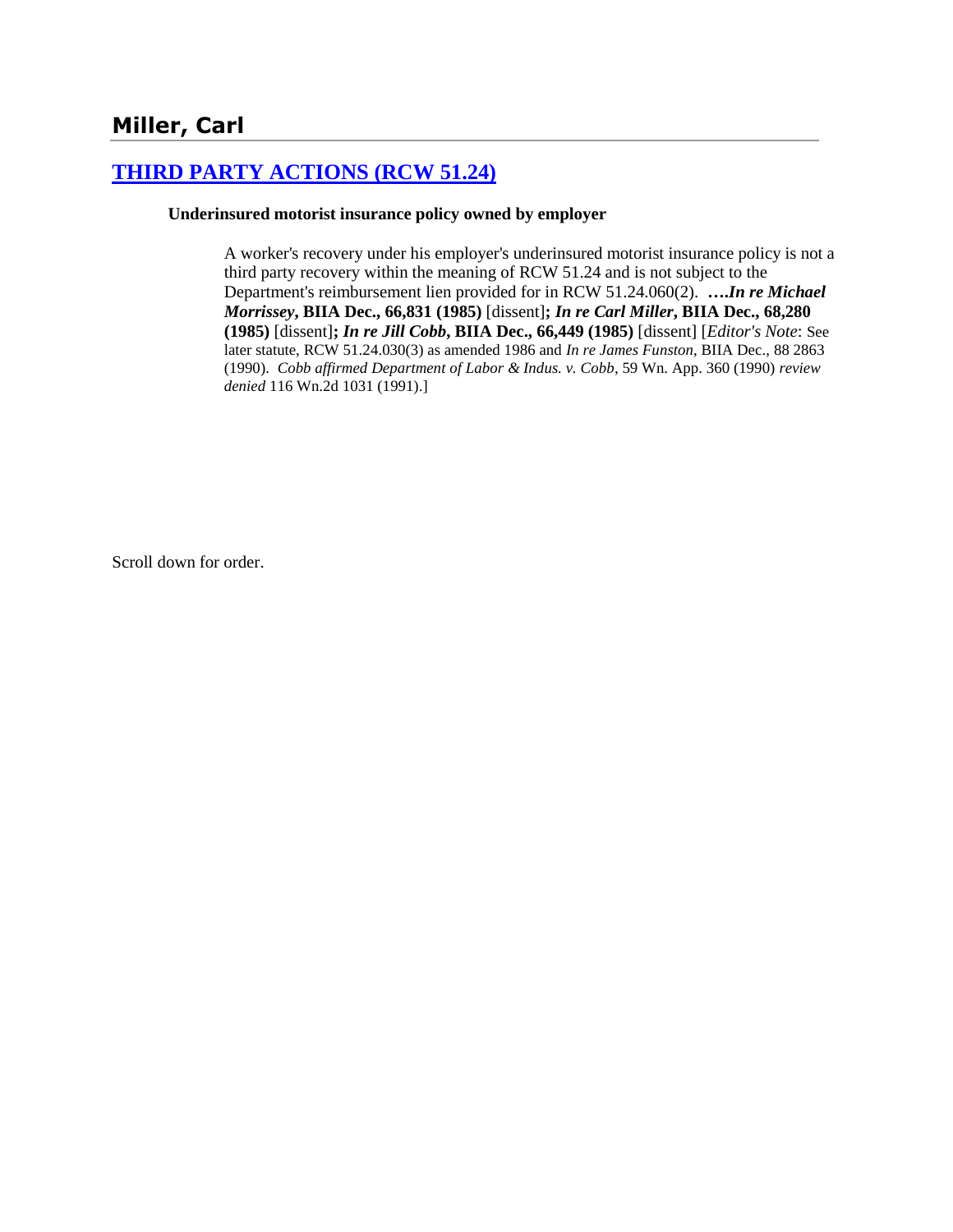### **BEFORE THE BOARD OF INDUSTRIAL INSURANCE APPEALS STATE OF WASHINGTON**

**)**

## **IN RE: CARL S. MILLER ) DOCKET NO. 68,280**

**CLAIM NO. J-198401 ) DECISION AND ORDER**

### APPEARANCES:

Claimant, Carl S. Miller, by Leonard Moen and Associates, per William M. Stoddard

Employer, Cascade Septic Service, Inc., by William B. Wingard, Jr., Secretary-Treasurer

Department of Labor and Industries, by The Attorney General, per John M. Fairley, Assistant

This is an appeal filed by the claimant on July 20, 1984 from an order of the Department of Labor and Industries dated May 11, 1984 which asserted a statutory lien against the claimant's "third party" recovery in the sum of \$6,433.33 (the appeal from the same order of May 11, 1984, had been received by the Department on July 3, 1984). **REVERSED AND REMANDED**.

## **DECISION**

Pursuant to RCW 51.52.104 and RCW 51.52.106, this matter is before the Board for review and decision on a timely Petition for Review filed by the Department of Labor and Industries to a Proposed Decision and Order issued on November 27, 1984 in which the order of the Department dated May 11, 1984 was reversed.

The general nature and background of this appeal are as set forth in the Proposed Decision and Order, and shall not be reiterated herein.

The question which the Board is called upon to decide by this appeal is purely a legal one, to wit: Is a worker's recovery under his employer's underinsured (uninsured) motorist insurance policy a "third person" recovery within the meaning of RCW 51.24, and thereby subject to the Department's reimbursement lien as prescribed by RCW 51.24.060(2). This same question was earlier addressed by this Board in In re Michael J. Morrissey, Claim No. J-125458, Docket No. 66,831, Decision and Order entered March 15, 1985. Accordingly, our decision herein conforms with our holding in Morrisey.

Initially, we note there is no Washington case law which is authoritative on the issue presented. Although one of first impression in this state, the question has been determined in a number of other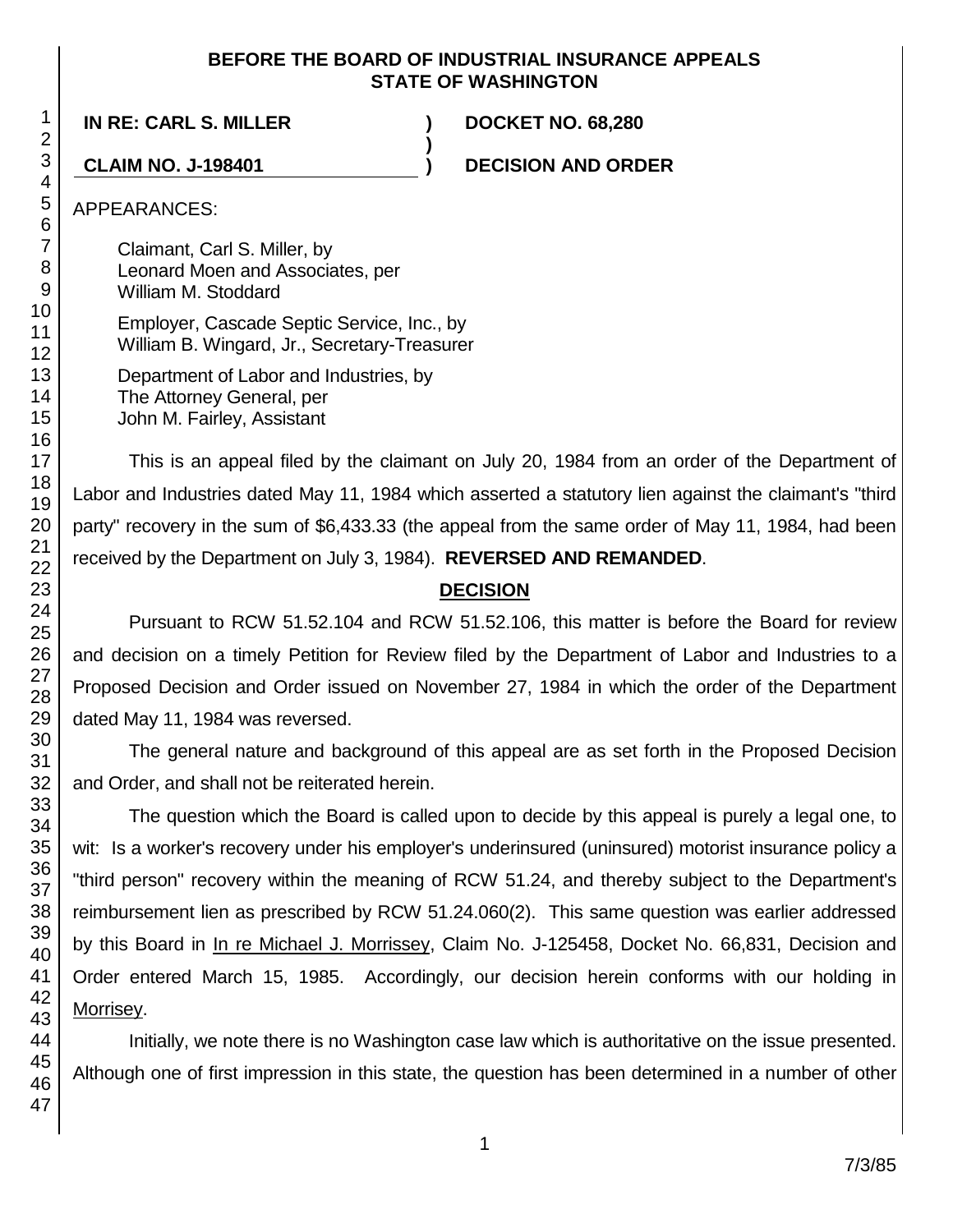jurisdictions. As might be expected, those cases come down on both sides of the question. Moreover, because each state has its own peculiar "third party" statutory language, there is no single precedent to provide salutary guidance. In short, we are confronted with a division of persuasive authority.

Those jurisdictions which find a recovery under the employer's uninsured motorist policy to be a "third party" recovery, and thus subject to the workers' compensation carrier's lien, do so on either of the following two grounds:

- 1. The express language used in the statute to define the term "third person/party" contemplates a recovery under an uninsured motorist policy;
- 2. The court's refusal to impute to the lawmakers the intent that an employee- accident victim of an uninsured driver should fare better monetarily than an employee- accident victim of an insured driver.

For an example of each ground see Johnson v. Fireman's Fund Insurance Company, (La.) 425 So.2d 224 (1983); and Montedoro v. City of Asbury Park, (N.J.) 416 Atl.2d 433 (1980), respectively.

On the other hand, those cases which find that an uninsured motorist recovery does not constitute a "third party" recovery and is therefore free of the compensation carrier's lien do so, almost uniformly, on the ground that the statutory "third party" must be a tortfeasor, and an uninsured motorist insurance recovery does not sound in tort, but in contract. The leading case under this rationale, with citations therein to supporting case law from seven jurisdictions, is Knight v. Insurance Company of North America, 647 F.2d 127 (1981).

Focusing upon the case at hand, RCW 51.24.030, the enabling statutory provision which grants the worker a third party cause of action, reads:

> "If the injury to a worker is due to the negligence or wrong of a third person not in the same employ, the injured worker or beneficiary may elect to seek damages from the third person." (Emphasis supplied)

If the cause of action granted by this section is for the "negligence or wrong" of a third person, then it is certainly arguable that any resulting recovery must sound in tort to qualify as a third person/party recovery subject to a departmental lien of reimbursement. This, however, would fail to explain Lundeen v. Department of Labor and Industries, 78 Wn.2d 66 (1970), wherein our court held that a worker's recovery under the Military Claims Act (under which relief is not predicated upon any "fault, negligence, or wrong") constituted a third party recovery under RCW 51.24, and was therefore subject to the Department's lien. Key to the court's decision was the fact that the worker's recovery under the Military Claims Act foreclosed any claim or recovery under the Tort Claims Act, thereby terminating the

1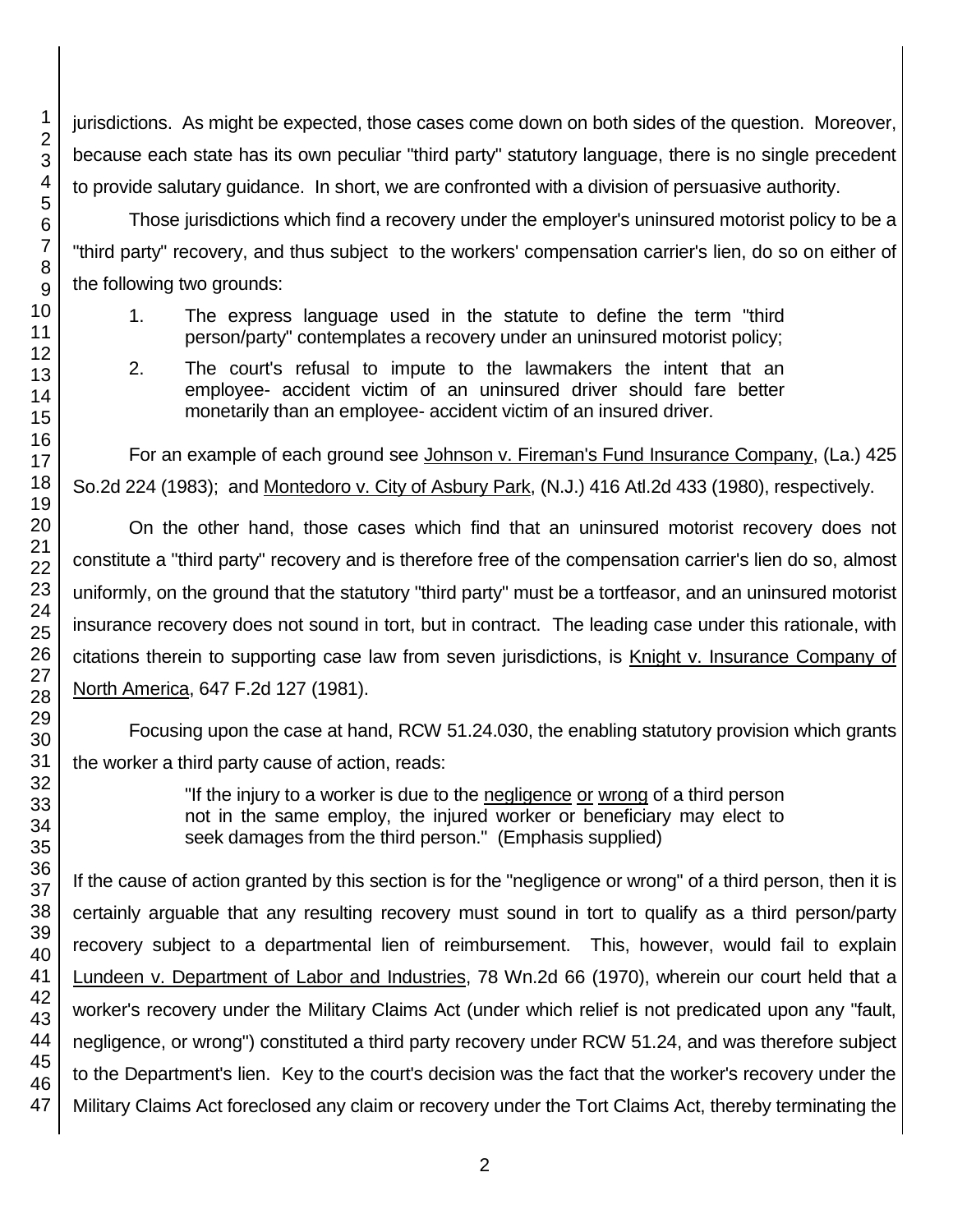Department's right of subrogation. From this holding, it may be taken that a recovery that does away with a tortious cause of action, will, in effect, be deemed a substitute therefore, and treated as a recovery against a tortious third party. For a like approach with the same result, see McDowell v. LaVoy, 498 N.Y. 2d 148 (1978). But in the case before us, the Department's right of subrogation was not terminated by the benefit accruing to Mr. Miller under his employer's uninsured motorist coverage. In fact, the Department could still pursue direct recovery against the tortfeasor.

However, the question here is what claim, if any, the Department has against the claimant's recovery from his employer's uninsured motorist carrier. The answer, we believe, is "none". The uninsured motorist carrier did not insure the uninsured motorist (tortfeasor) against liability. The liability of the uninsured motorist carrier itself is strictly contractual. The Department is neither an insured nor a third party beneficiary under the contract of insurance between the uninsured motorist carrier and the employer. Thus, we think that the Department's only claim would be against the uninsured motorist, the tortfeasor. As stated in Horne v. Superior Life Insurance Company, 203 Va. 282, 128 S.E.2d 401 (1962):

> "It is not the purpose of the uninsured motorist law to provide coverage for the uninsured vehicle ..."

The proceeds of the uninsured motorist insurance policy are not paid out as indemnification for, or in discharge of, the uninsured motorist's liability. The liability of the uninsured motorist remains intact, as does the Department's lien rights against any eventual recovery from the uninsured motorist. Although academic to our consideration herein, we would further note that RCW 48.22.040(3) of the underinsured motorist statute provides in relevant part:

> "In the event of a payment to an insured under the coverage required by this chapter and subject to the terms and conditions of such coverage, the insurer making such payment shall, to the extent thereof, be entitled to the proceeds of any settlement or judgment resulting from the exercise of any rights of recovery of such insured against any person or organization legally responsible for the bodily injury, death, or property damage for which such payment is made..."

Thus, there could eventuate competing claims between the Department, pursuant to its subrogated right of lien under RCW 51.24.060(2), and the employer's uninsured motorist carrier, United Pacific Reliance Insurance Companies, through the latter's entitlement under RCW 48.22.040(3), to any recovery secured in the claimant's name against the uninsured motorist. However, any question as to competing or conflicting claims between the Department and United Pacific is academic to the

1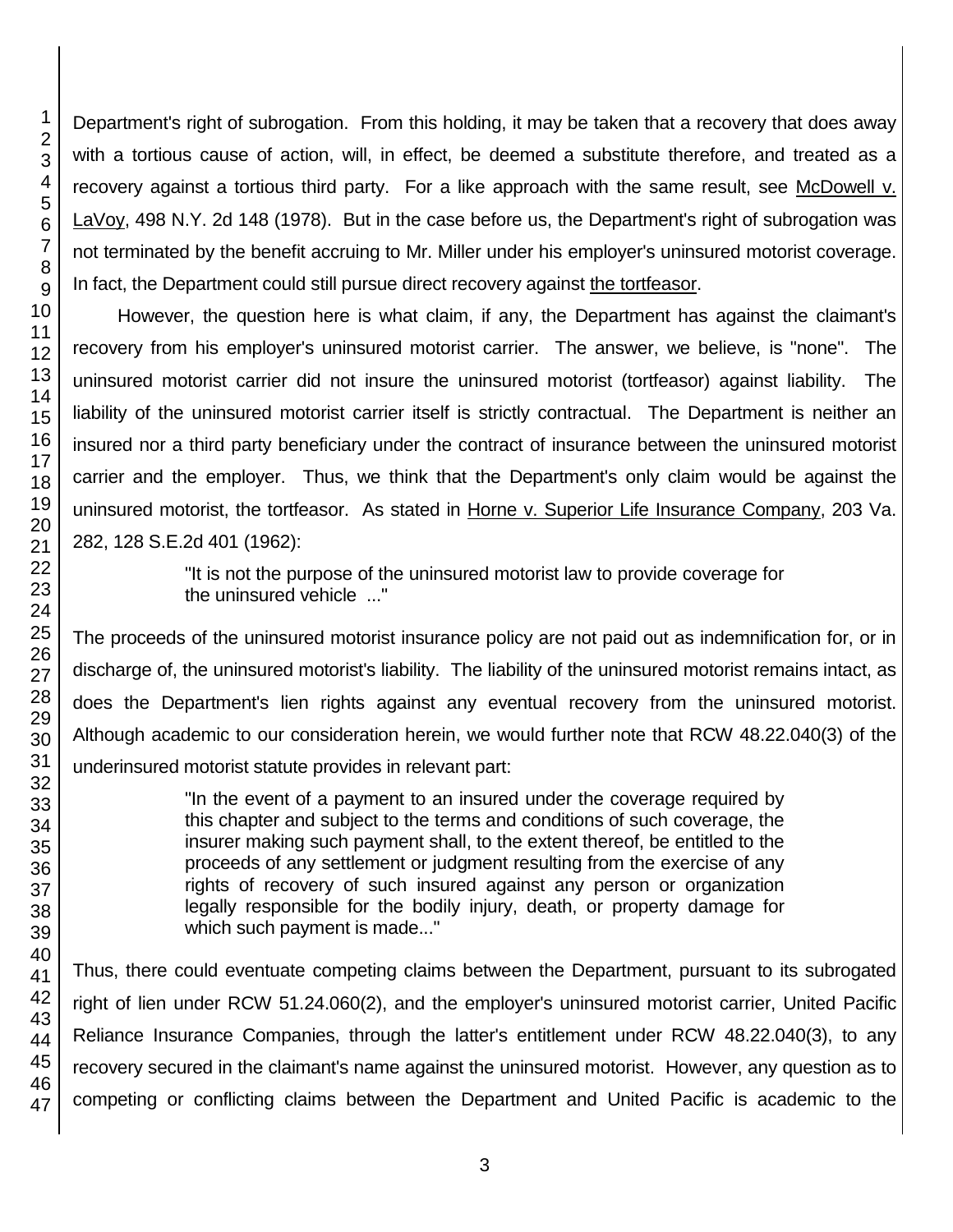resolution of the legal issue before us. We end this digression by merely noting that this very question of competing statutory claims was presented for decision in Horne, supra, and it was therein held that the reimbursement claim of the worker's compensation carrier would take precedence over that of the uninsured motorist carrier against any recovery from the uninsured motorist.

In sum, we hold that a worker's recovery under his employer's uninsured motorist insurance policy is not a "third person" recovery within the purview of RCW 51.24, and is therefore not subject to the Department's reimbursement lien as prescribed by RCW 51.24.060(2).

All factual matters having been stipulated, no findings are required. RCW 51.52.106.

The order of the Department of Labor and Industries dated May 11, 1984, declaring a statutory lien in the sum of \$6,433.33 against the claimant's recovery from his employer's underinsured motorist carrier in the sum of \$34,000.00, and demanding reimbursement in the amount of said lien, is incorrect, and should be reversed.

It is so ORDERED.

Dated this third day of July, 1985.

## BOARD OF INDUSTRIAL INSURANCE APPEALS

/s/  $\,$ 

MICHAEL L. HALL Chairman

/s/\_\_\_\_\_\_\_\_\_\_\_\_\_\_\_\_\_\_\_\_\_\_\_\_\_\_\_\_\_\_\_\_\_\_\_\_\_ FRANK E. FENNERTY, JR. Member

# **DISSENTING OPINION**

I disagree with the majority's decision. I believe the holdings set forth by Johnson v. Fireman's Fund Insurance Company, (La.) 425 So.2d 224 (1983), and Montedoro v. City of Asbury Park, (N.J.) 416 Atl.2d 433 (1980), are the principles which also should apply in this jurisdiction. Also, I quote from Larson on Workers' Compensation Law, Vol. 2A, Sec. 71.23(i), stating:

> "When it is the employer's uninsured motorist policy [not the employee's own such policy] that is involved, one of the strongest arguments against any lien or offset disappears--the argument that the employee should not be deprived of the benefits of a privately-purchased insurance contract that he has paid for himself ..." (Emphasis added)

In addition, the majority's construction of the scope of Washington's Third Party Chapter, i.e, appearing to narrow the Department's reimbursement rights only to recoveries from a third person whose "negligence or wrong" produced the industrial injury, is not consistent with several situations where the